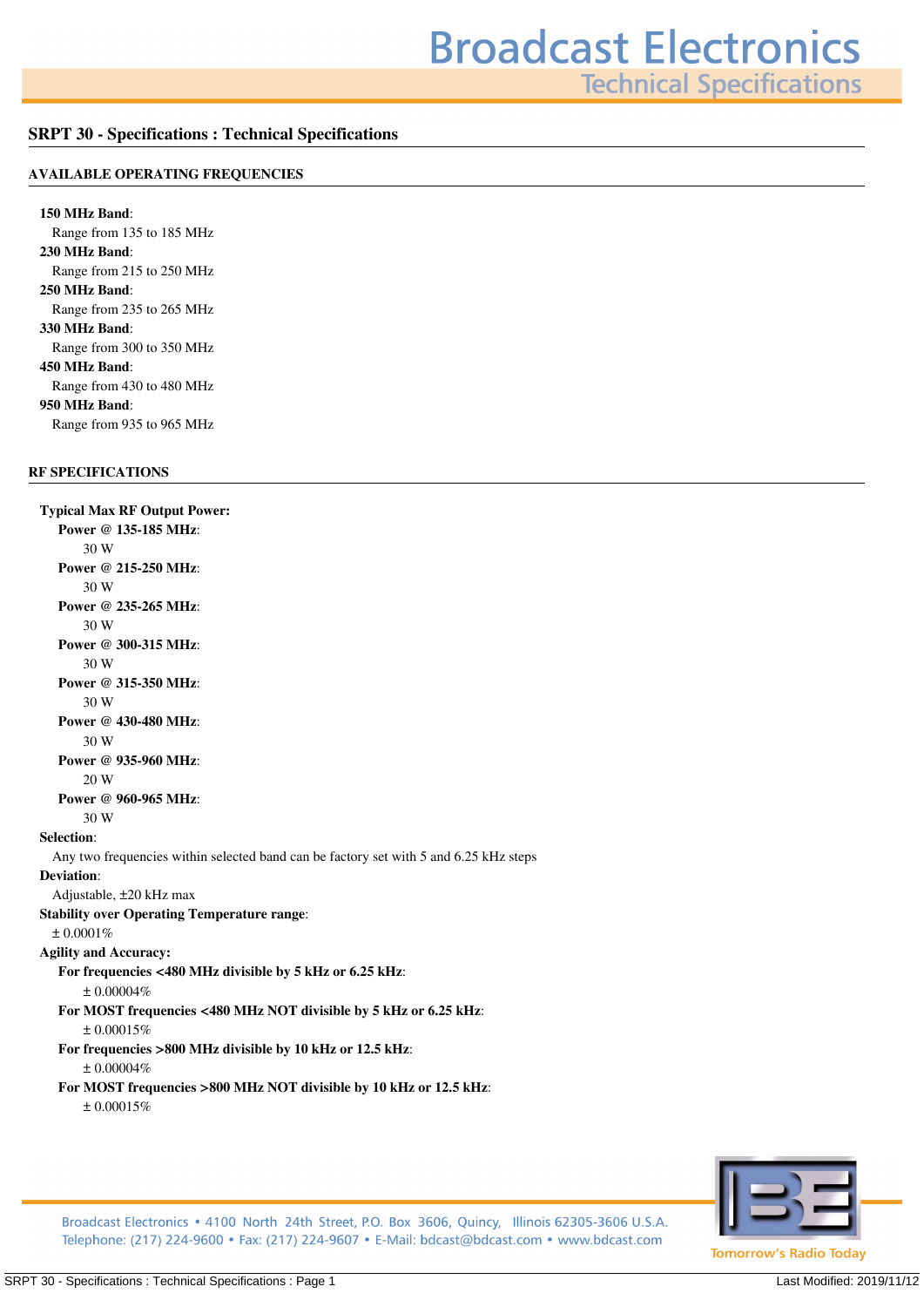**Technical Specifications** 

#### **AUDIO SPECIFICATIONS**

# **Modulation Control***: Broadcast quality compressor/limiter built-in* **Audio Input Level: Mic In***: -68 dB to -35 dB* **Line In***: 0 to +10 dBm, 8-600 Ohms* **Mono Operation: Frequency Response: 50 Hz to 3 kHz***: ± 1.5 dB, 1.5 kHz Dev* **50 Hz to 7.5 kHz (Standard)***: ± 1.5 dB, 5 kHz Dev* **50 Hz to 10.5 kHz***: ± 1.5 dB, 7.5 kHz Dev* **Signal To Noise***: ≥ 53 dB, 5 kHz deviation, 75 µsec pre/de-emphasis* **Frequency Response***: ±1.5 dB from 50 Hz to audio bandwidth, 75 µsec pre-emphasis* **Distortion***: ≤ 2% from 50 Hz to audio bandwidth, 75 µsec pre-emphasis* **Spurious Emission***: More than 60 dB below carrier* **Encoding***: Sub-audible (27 Hz) tone encoder built in* **RF Output Impedance***: 50 Ohm*

#### **MECHANICAL/PHYSICAL**

#### **Audio Inputs***:*

*4 balanced microphone (150 Ohm) inputs (XLR-3) with mixing controls, 1 input switchable to balanced line level at no. 4 input and D connector on rear*

#### **Accessory Connector***:*

*15-pin D connector for DC power, remote control, encode, line level input*

#### **RF Connector***:*

*Type N female*

### **Dimensions (Unpacked)***:*

*3.5"H x 11.5"W x 14.3"D (8.9cm H x 29.2cm W x 36.8cm D)*

## **Weight (Unpacked)***:*

*8.25 lbs (3.74 Kg)*

#### **ENVIRONMENTAL**

#### **Operating Temperature***:*

*-10° C to +45° C* **Altitude***:*

## *10,000 ft (3048m) max*

#### **Humidity***:*

*95% maximum, non-condensing*



Broadcast Electronics • 4100 North 24th Street, P.O. Box 3606, Quincy, Illinois 62305-3606 U.S.A. Telephone: (217) 224-9600 • Fax: (217) 224-9607 • E-Mail: bdcast@bdcast.com • www.bdcast.com